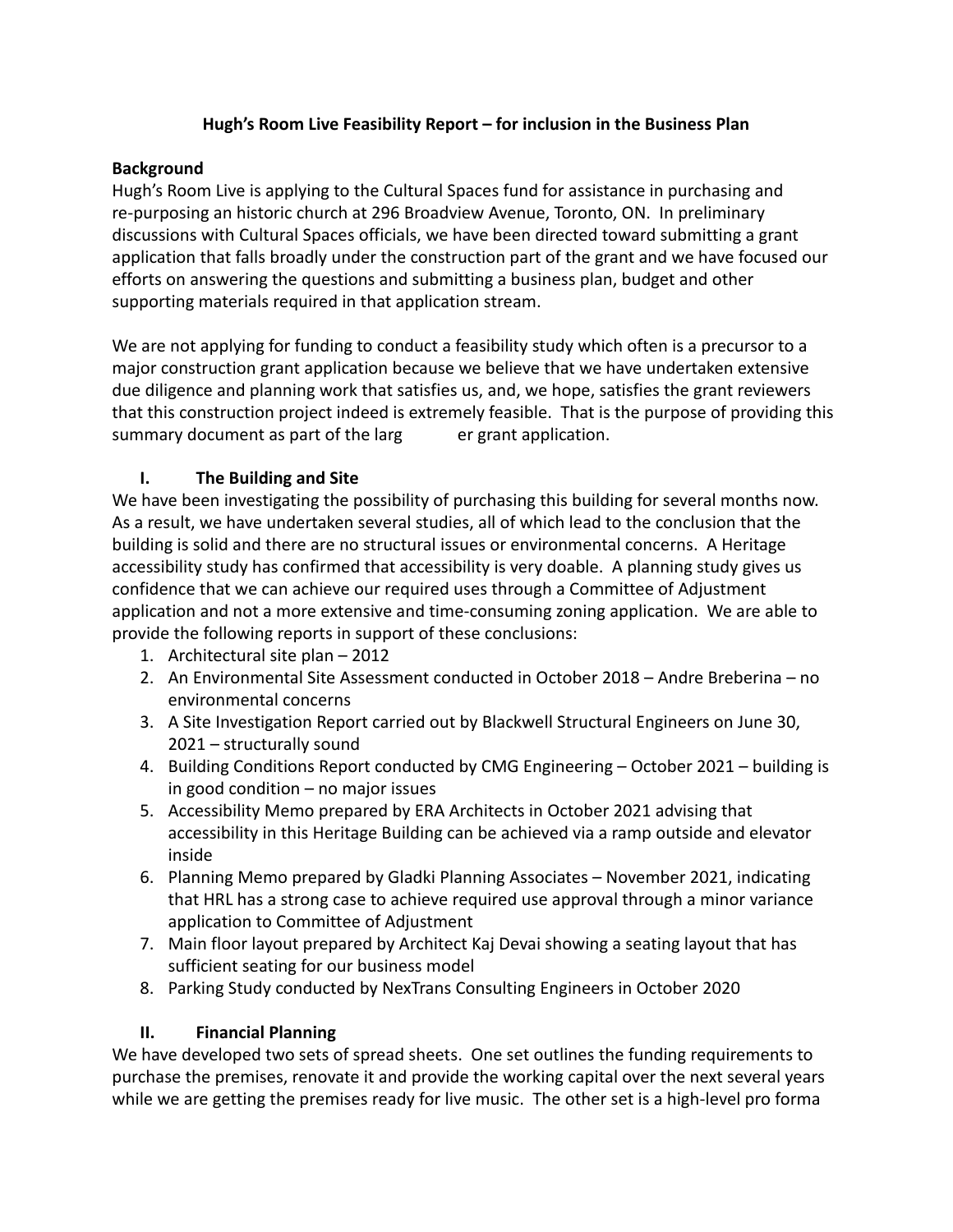that sets out a business model for operating in the steady state as a place where performances will happen and there will be community uses. These projections are based on actual results operating for several years prior to Covid. We have conservatively forecasted two years of operating losses with positive cash flow being generated in the third full year of operations. Since our team already has direct experience running a Live Music Performance Space, we feel that positive cash flow could be reached sooner. The forecast assumes that all other uses of the community centre will be operated on a break-even OR sponsored basis.

## **III. Market Analysis**

Will there be a market for our performances and other uses at 296 Broadview? While we have not conducted a formal market analysis, we are extremely confident that HRL will be a successful performance venue and music-focused community centre in East Toronto. We arrive at this conclusion for the following reasons:

- a. 60,000 patrons saw shows at our previous location at 2261 Dundas Street West over a period of three years. This location was much further west of the downtown core than 296 Broadview is to the east of downtown. It became and still is a destination venue. It was worth the drive or the transit trip to see the amazing shows we presented. 296 Broadview is on or very close to three streetcar lines and parking.
- b. Further evidence that our audiences will follow us for the quality of the performance is the fact that we are presenting shows at two temporary locations in the west end and close to downtown which are being well-attended.
- c. We have been reaching out to some organizations in the neighbourhood and are finding that there indeed is a lot of interest in doing partnerships with them. (Jen and MJ to provide more info here).

## **IV. Community and Political Support**

In addition to the above building due diligence, we have done extensive outreach to City of Toronto and other levels of government officials and are actively working on a plan to reach out to and engage the local community and other communities in creating a music-focused community centre:

- 1. We are in regular contact with the local Councillor Paula Fletcher. She is absolutely behind our efforts to purchase the property and use it for a music-focused community centre that includes involvement of artists, other communities and presentation of concerts and performances. We also have the support of Councillors Brad Bradford and Joe Cressy.
- 2. We meet as required with Mike Tanner and Patrick Tobin from the City's Arts and Culture Department and they are very supportive of having HRL move into 296 Broadview. It would provide that area of Toronto with much-needed music and cultural opportunities at a time when the City is losing many of its small- to mid-sized venues and in an area that is underserved for live music.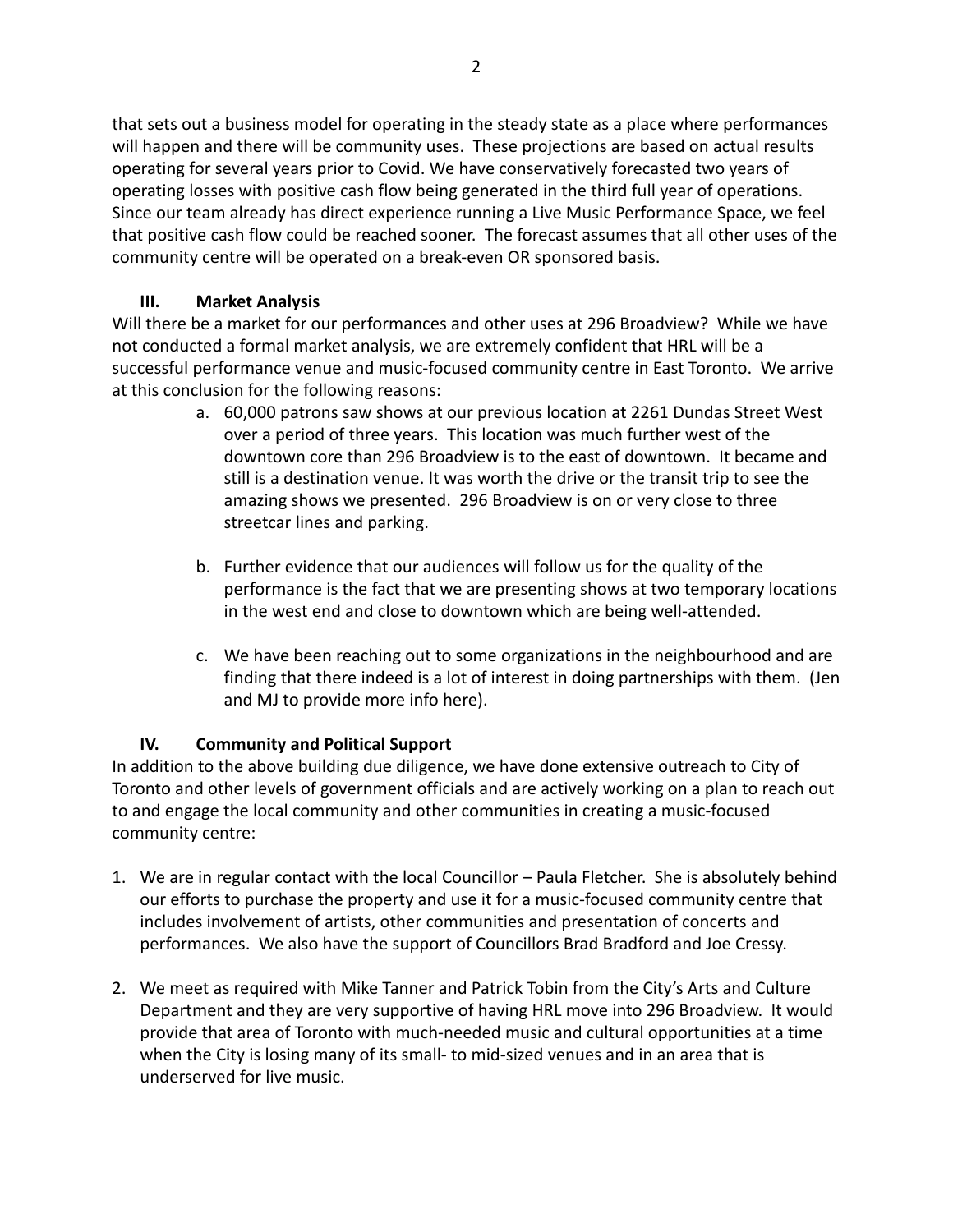- 3. We have a team that is developing the concept of what a music-focused community centre might include. The team includes at least one individual with strong roots in the community and a track record of successfully engaging local support for projects such as this one. A synopsis of the scope of our community centre thinking is part of the Case for Support that we are using for fund-raising and that is included with this application.
- 4. We are in the process of reaching out to Provincial and Federal riding representatives to ensure they are aware of our interest in the premises and to seek their support.
- 5. We have been working with artists throughout this process and have created an HRL Artists Advisory group of twenty significant artists to consult on building design and program development. This group also includes emerging and veteran professionals artists, students, amateurs, independent teachers, and representatives from post-secondary institutions.

# **V. A Strong and Active HRL Team**

None of this happens without lots of committed individuals and HRL is indeed fortunate to have assembled a team of close to fifty people from all walks of life – artists, business, government, music industry – all of whom share a passion for live music and re-building the wonderful intimate listening experience that HRL is known for. Our org chart which is included in our Case for Support shows:

- 1. An experienced nine-person Board of Directors
- 2. A venue search committee with real estate, architectural and planning expertise
- 3. A Music-focused Community Centre team of artists and music lovers
- 4. A Programming team that already is booking highly successful shows in two temporary locations – 3030 Dundas St. W and El Mocambo
- 5. A Marketing and Brand committee to support all the work we are doing
- 6. A Capital Campaign group that is in the process of raising funds for this project.

## **IV. Fund-Raising**

Now that there is a serious prospect of purchasing our own venue, our Capital Campaign group has launched a fund-raising campaign built around a Case for Support (would include this document). The work effort here includes:

- Establishing a series of bridge bonds which have generated \$400K in loan money to purchase the property.
- Creating a campaign cabinet and an Honorary Advisors' group to reach out to potential donors
- Undertaking outreach to the thousands of fans of HRL. Already we have raised \$130K in donations.
- Exploring potential sources for funding and other support at the Provincial level, including the Ministry of Heritage, Sport, Tourism, and Culture industries, and the Ministry of Infrastructure.
- Initial discussions with a credit union about sponsorships opportunities, including naming rights